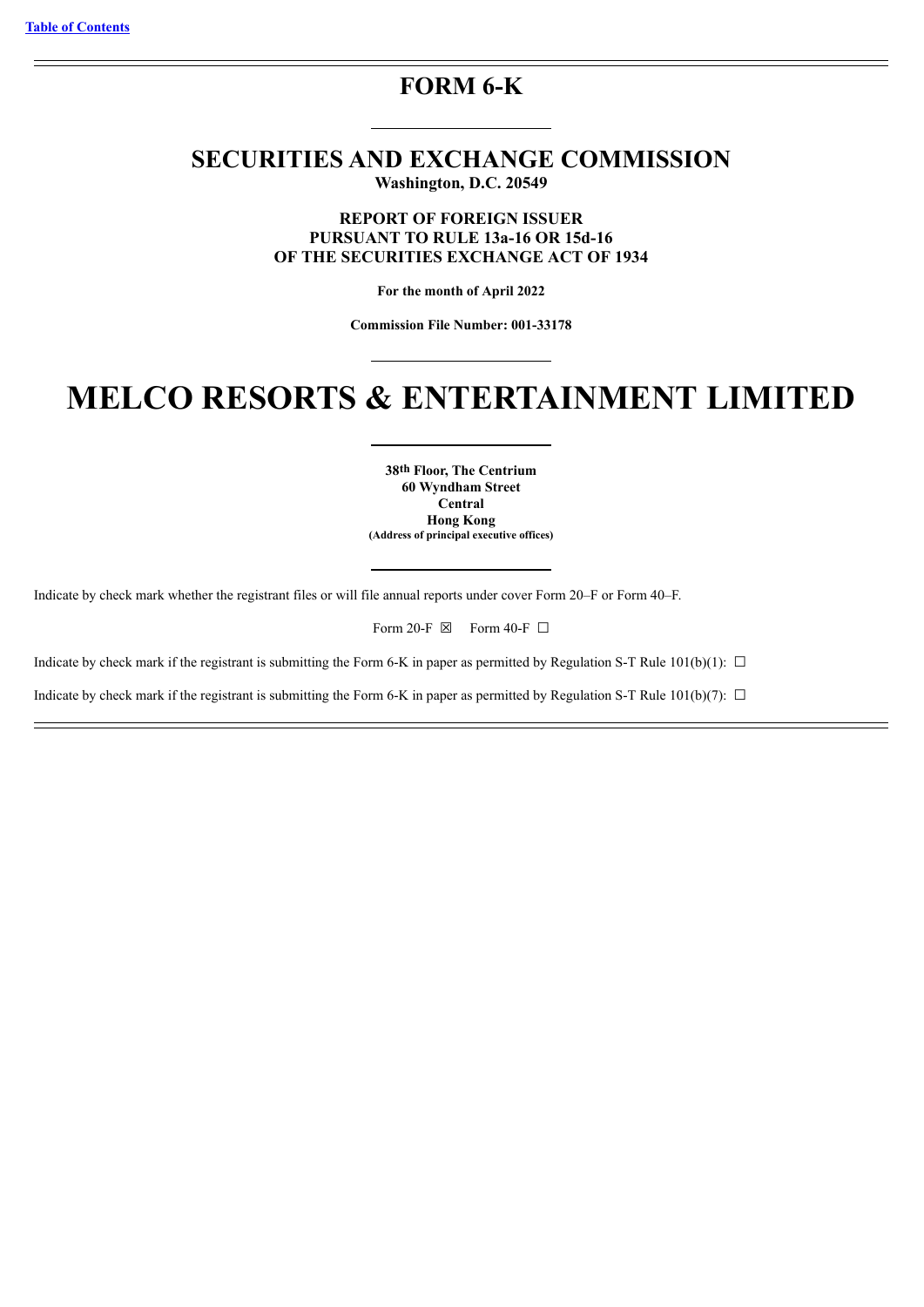# **Table of [Contents](#page-1-0)**

#### **MELCO RESORTS & ENTERTAINMENT LIMITED Form 6-K TABLE OF CONTENTS**

# <span id="page-1-0"></span>**[Signature](#page-2-0)**

Exhibit 20.1 [Depositary's](#page-4-0) Notice of Annual General Meeting of the Registrant Exhibit 20.2 [Registrant's](#page-5-0) Notice of Annual General Meeting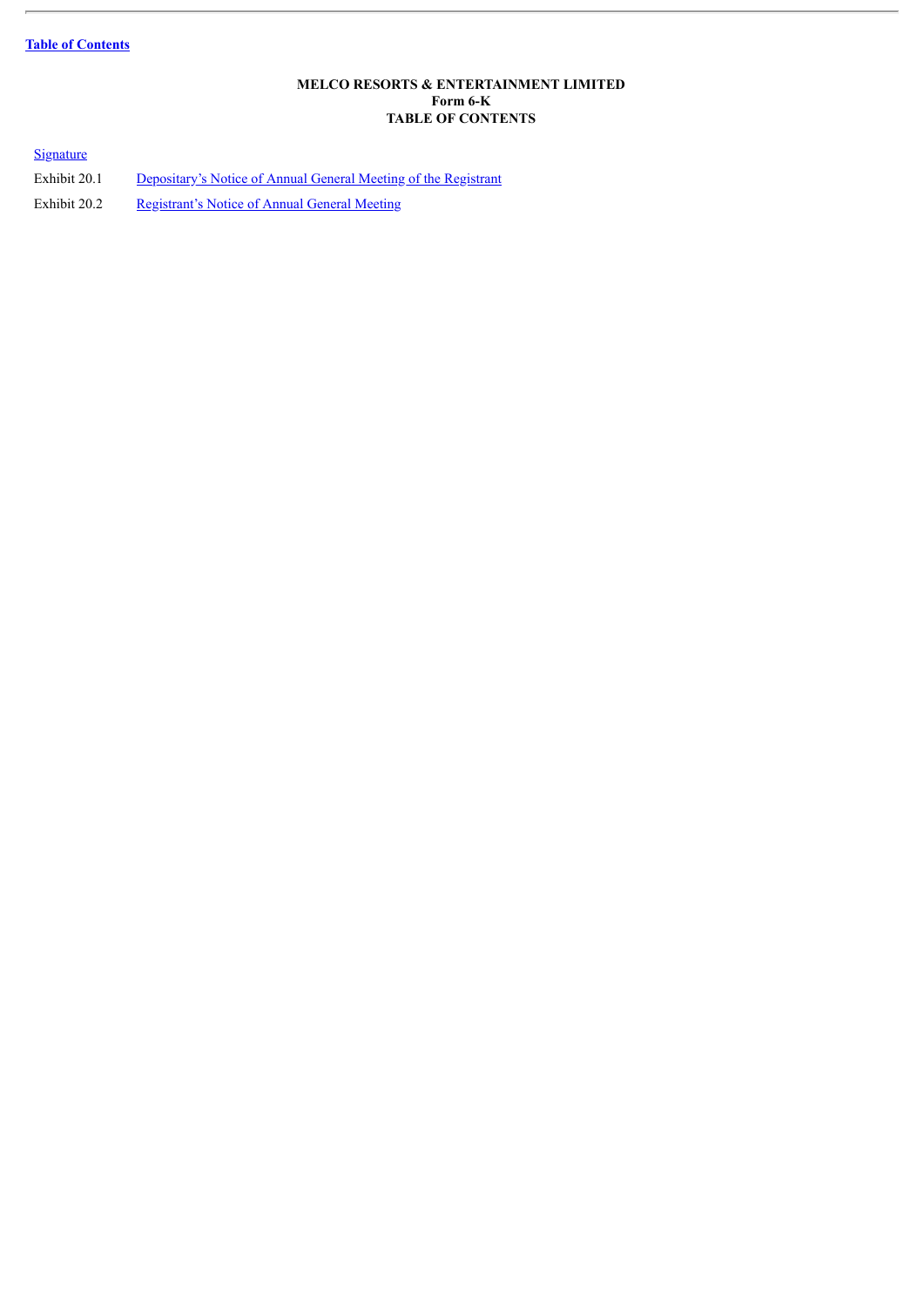#### **SIGNATURE**

<span id="page-2-0"></span>Pursuant to the requirements of the Securities Exchange Act of 1934, the registrant has duly caused this report to be signed on its behalf by the undersigned, thereunto duly authorized.

# **MELCO RESORTS & ENTERTAINMENT LIMITED**

By: /s/ Stephanie Cheung Name: Stephanie Cheung Title: Chief Legal Officer and Company Secretary

Date: April 12, 2022

3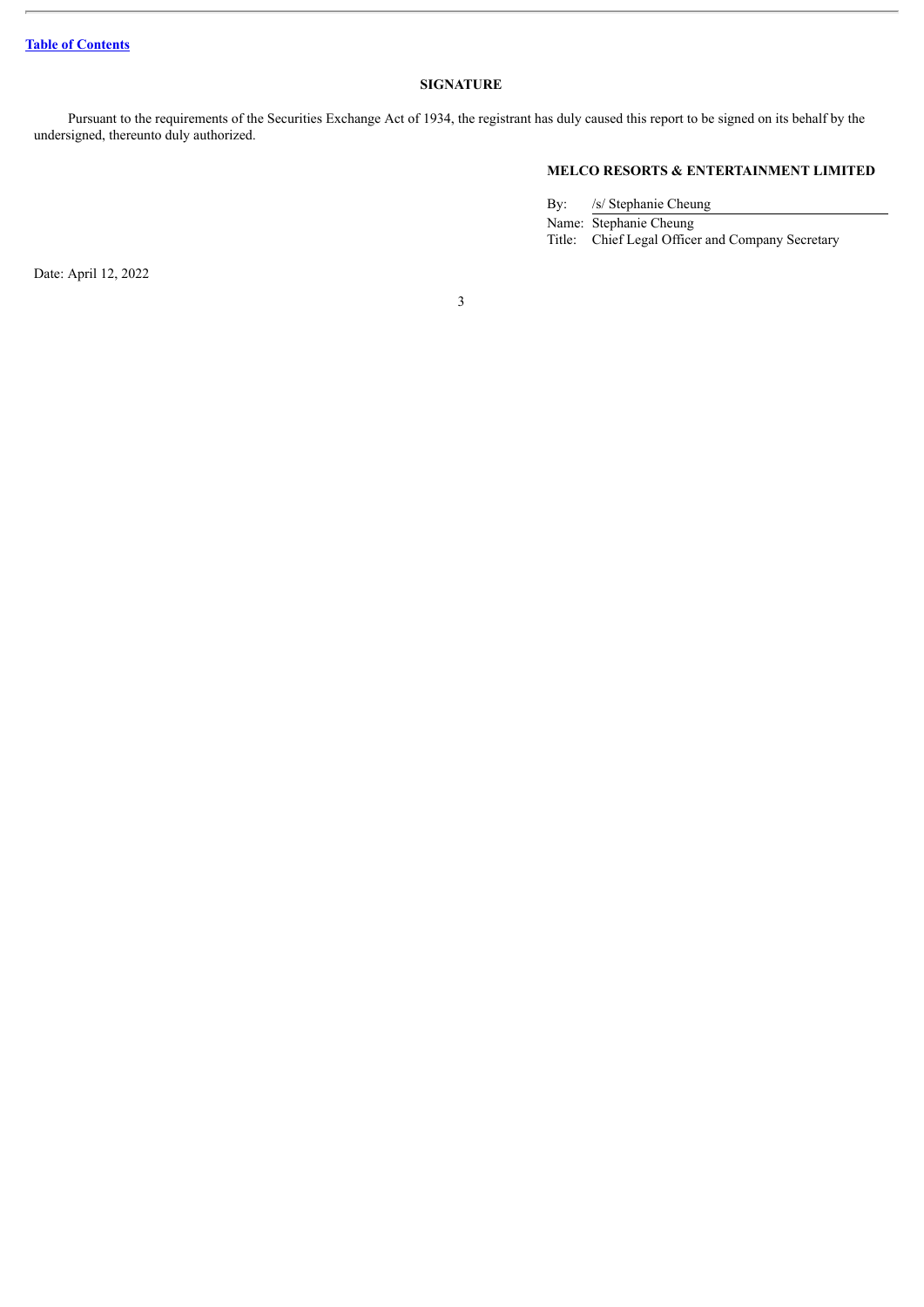# **Table of [Contents](#page-1-0)**

 $\overline{a}$ 

# **EXHIBIT INDEX**

| Exhibit No.  | Description                                                     |
|--------------|-----------------------------------------------------------------|
| Exhibit 20.1 | Depositary's Notice of Annual General Meeting of the Registrant |
| Exhibit 20.2 | Registrant's Notice of Annual General Meeting                   |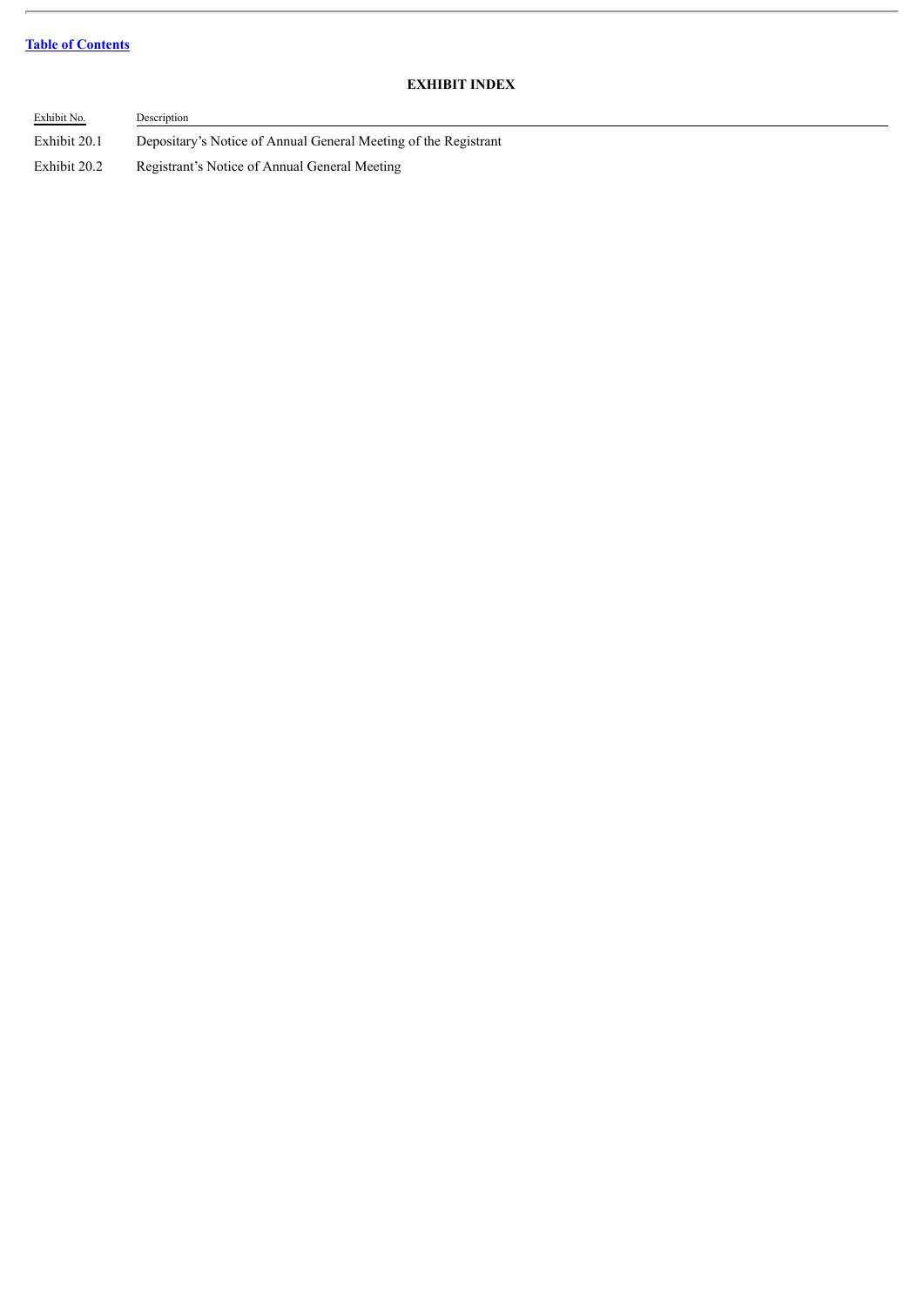<span id="page-4-0"></span>

April 12, 2022

#### Melco Resorts & Entertainment Limited

*Please be advised of the following* **Depositary's Notice of Annual General Meeting of Shareholders:**

| <b>Depositary Receipt Information</b>           |                                                                                                                                                  |                |                  |              |  |  |
|-------------------------------------------------|--------------------------------------------------------------------------------------------------------------------------------------------------|----------------|------------------|--------------|--|--|
| <b>CUSIP:</b>                                   | 585464100                                                                                                                                        | (DTC Eligible) | <b>ADS ISIN:</b> | US5854641009 |  |  |
| <b>Country of Incorporation:</b> Cayman Islands |                                                                                                                                                  |                |                  |              |  |  |
| <b>Meeting Details:</b>                         | Annual General Meeting at 12:30 p.m. (Hong Kong Time) at Salon VI, Level 2, Grand Hyatt Macau, City of Dreams,<br>Estrada do Istmo, Cotai, Macau |                |                  |              |  |  |
| <b>ADS Record Date:</b>                         | April 22, 2022                                                                                                                                   |                |                  |              |  |  |
| <b>Meeting Date:</b>                            | June 06, 2022                                                                                                                                    |                |                  |              |  |  |
| <b>Meeting Agenda:</b>                          | The Company's Notice of Meeting, including the Agenda, is available at the Company's website: http://ir.melco-<br>resorts.com                    |                |                  |              |  |  |
| Ratio (ORD:ADS):                                | 3:1                                                                                                                                              |                |                  |              |  |  |

#### **FOR INFORMATIONAL PURPOSES ONLY**

Holders of American Depositary Receipts (ADRs) representing ordinary shares (the "Deposited Securities") of Melco Resorts and Entertainment Limited (the "Company") are hereby notified of the Company's Annual General Meeting of shareholders. No proposal will be submitted for shareholder approval at the AGM. Instead, the AGM will serve as an open forum for shareholders and beneficial owners of the Company's American Depositary Shares ("ADSs") to discuss Company affairs with management.

ADS holders may obtain a copy of the Company's annual report on Form 20-F, free of charge, from our website at http://ir.melco-resorts.com.

Holders and persons and/or entities having a beneficial interest in any ADSs ("Beneficial Owners") are advised that (a) the Depositary has not reviewed the Company's website or any of the items thereon, and is not liable for the contents thereof, (b) neither the Depositary nor any of its affiliates controls, is responsible for, endorses, adopts, or guarantees the accuracy or completeness of any information contained in any document prepared by the Company or on the Company's website and neither the Depositary nor any of its affiliates are or shall be liable or responsible for any information contained therein or thereon.

1

#### **For further information, please contact:**

Depositary Receipts Phone: (800) 821-8780 db@astfinancial.com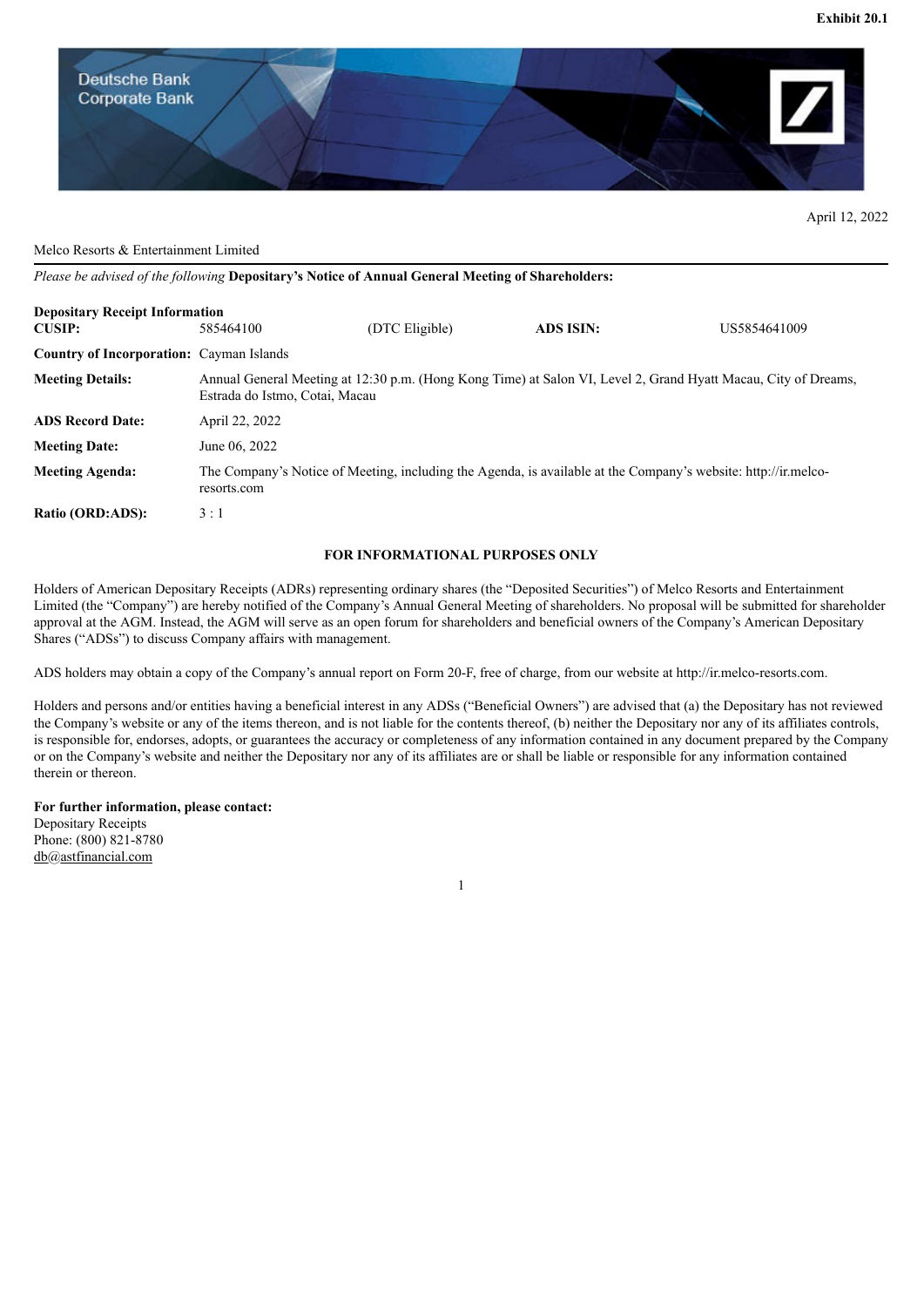

#### **NOTICE OF ANNUAL GENERAL MEETING OF SHAREHOLDERS TO BE HELD ON 6 JUNE 2022**

<span id="page-5-0"></span>Dear Shareholders,

You are cordially invited to attend the Annual General Meeting of Shareholders (the "**Annual General Meeting**") of Melco Resorts & Entertainment Limited 新 濠 博 亞 娛 樂 有 限 公 司 (the "**Company**"), which will be held at Salon VI, Level 2, Grand Hyatt Macau, City of Dreams, Estrada do Istmo, Cotai, Macau on 6 June 2022 at 12:30 p.m. (Hong Kong time). No proposal will be submitted to shareholders for approval at the Annual General Meeting. Instead, the Annual General Meeting will serve as an open forum for shareholders and beneficial owners of the Company's American depositary shares ("**ADSs**") to discuss Company affairs with management.

Only shareholders of record in the books of the Company at the close of business on 22 April 2022 will be entitled to attend and vote at the meeting or any adjournment that may take place.

A shareholder entitled to attend and vote at the meeting is entitled to appoint a proxy to attend and vote in his/her/its place. A proxy need not be a shareholder of the Company. A form of proxy is enclosed.

Shareholders are requested to complete, date, sign and return the enclosed proxy form to reach the Company as promptly as possible but not later than the time for holding the Annual General Meeting or adjourned meeting at which the proxy is to be used. The giving of such proxy will not affect your right to vote in person should you decide to attend the Annual General Meeting or adjourned meeting.

Shareholders or their proxies are responsible for their own expenses for attending the meeting, including, but not limited to, transportation and accommodation expenses.

#### **Notice regarding potential impact of COVID-19 on Annual General Meeting**

The Company continues to actively monitor developments regarding the coronavirus disease 2019 (COVID-19) outbreak.

If it is not possible or advisable to hold the Annual General Meeting as scheduled due to the impact of COVID-19, the Company will announce alternative arrangements for the meeting as promptly as practicable, which may include changing the time, date or location of the Annual General Meeting. Further, if Typhoon Signal No. 8 or above is in effect any time after 8:30 a.m. on the date of the Annual General Meeting, the meeting will also be postponed. Any such change will be announced via an announcement on the Company's website (www.melco-resorts.com).

At the Annual General Meeting, for the health and safety of all attendees, the Company will adopt certain precautionary measures at the meeting venue, including the following:

- a. compulsory temperature checks for all attendees;
- b. submission of a health declaration form;
- c. compulsory wearing of surgical face masks by all attendees prior to admission to the meeting venue and throughout the Annual General Meeting (surgical face masks will not be provided at the Annual General Meeting and all attendees must bring their own surgical face masks);
- d. maintenance of proper distance between seats;
- e. refreshments will not be provided or served; and

1